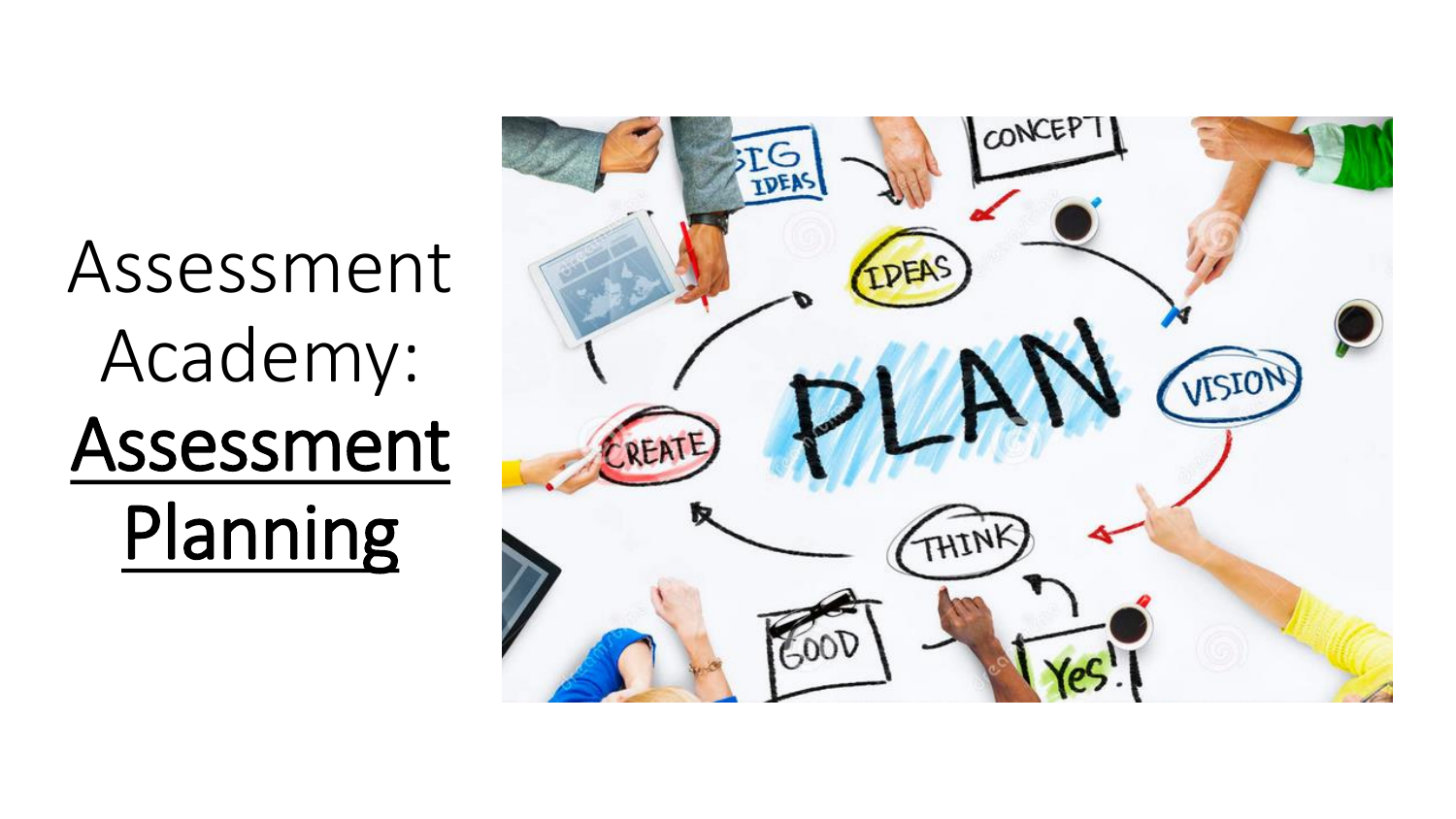

"Students can, with difficulty, escape from the effects of poor teaching, they cannot (by definition if they want to graduate) escape the effects of poor assessment." David Boud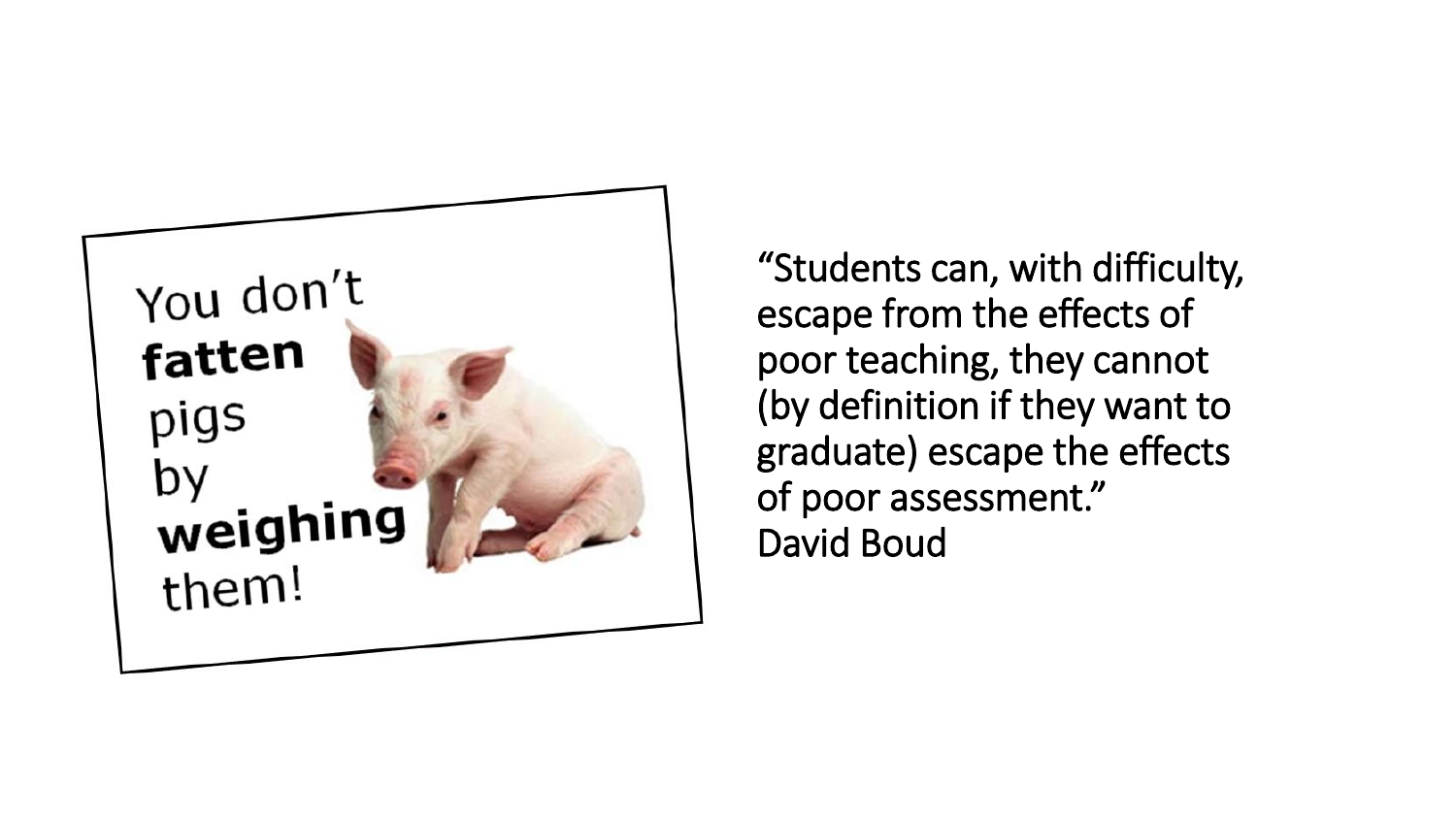

"An assessment plan captures agreement about what matters, gives direction for actions, and provides a means to determine if progress is being made."

Banta, T.W., & Palomba, C.A. (2015). *Assessment essentials: Planning, implementing, and improving assessment in higher education.* San Francisco, CA: Jossey-Bass.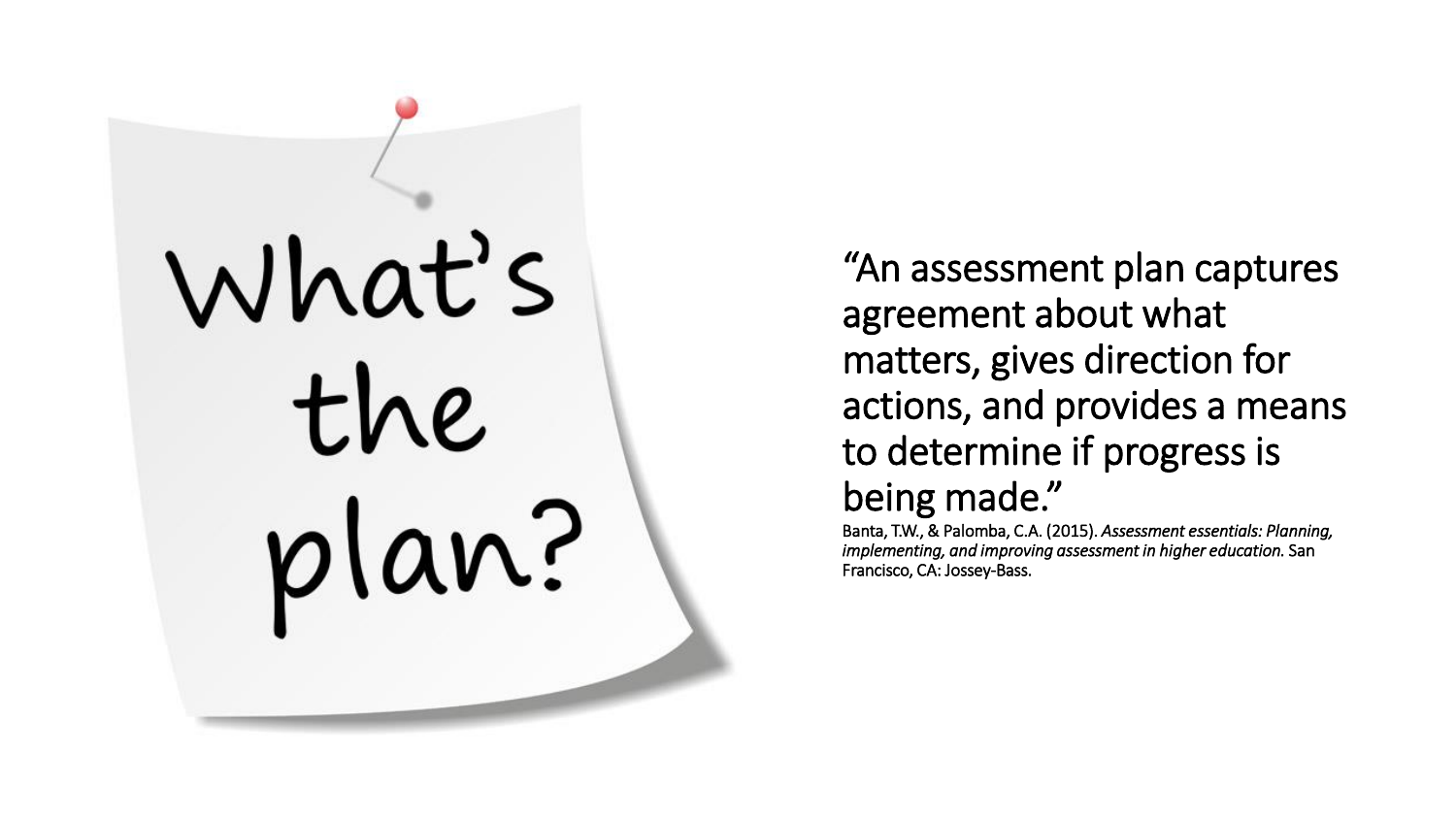#### Assess What Matters

• "Assessment design can have as big an influence on what your students learn as your teaching." – David Boud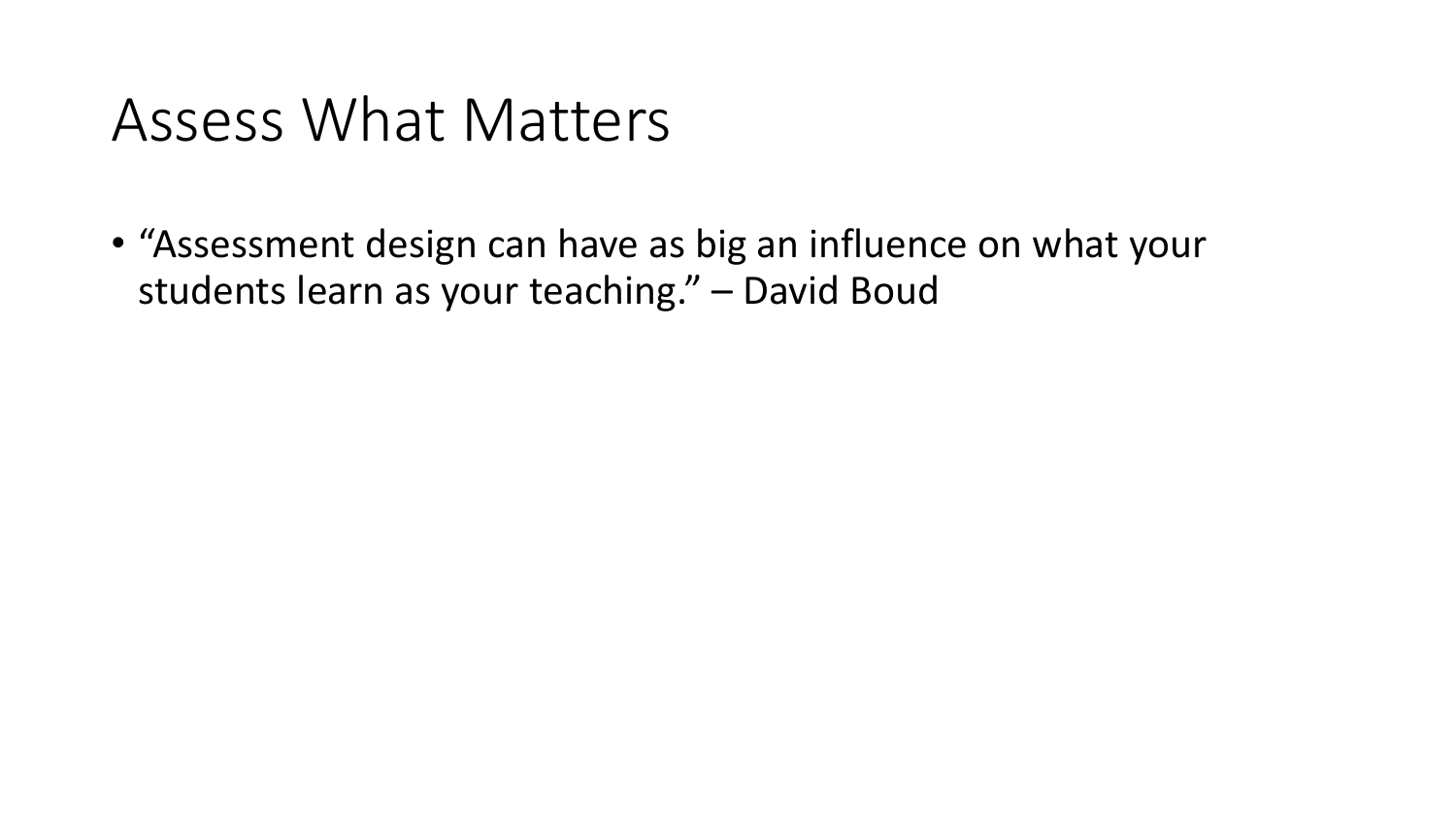### Essential Questions: The 4 Ws and an H

- Why am I assessing?
- What exactly am I trying to assess?
- How am I assessing my students?
- Who is best placed to do the assessing?
- When should I assess my students?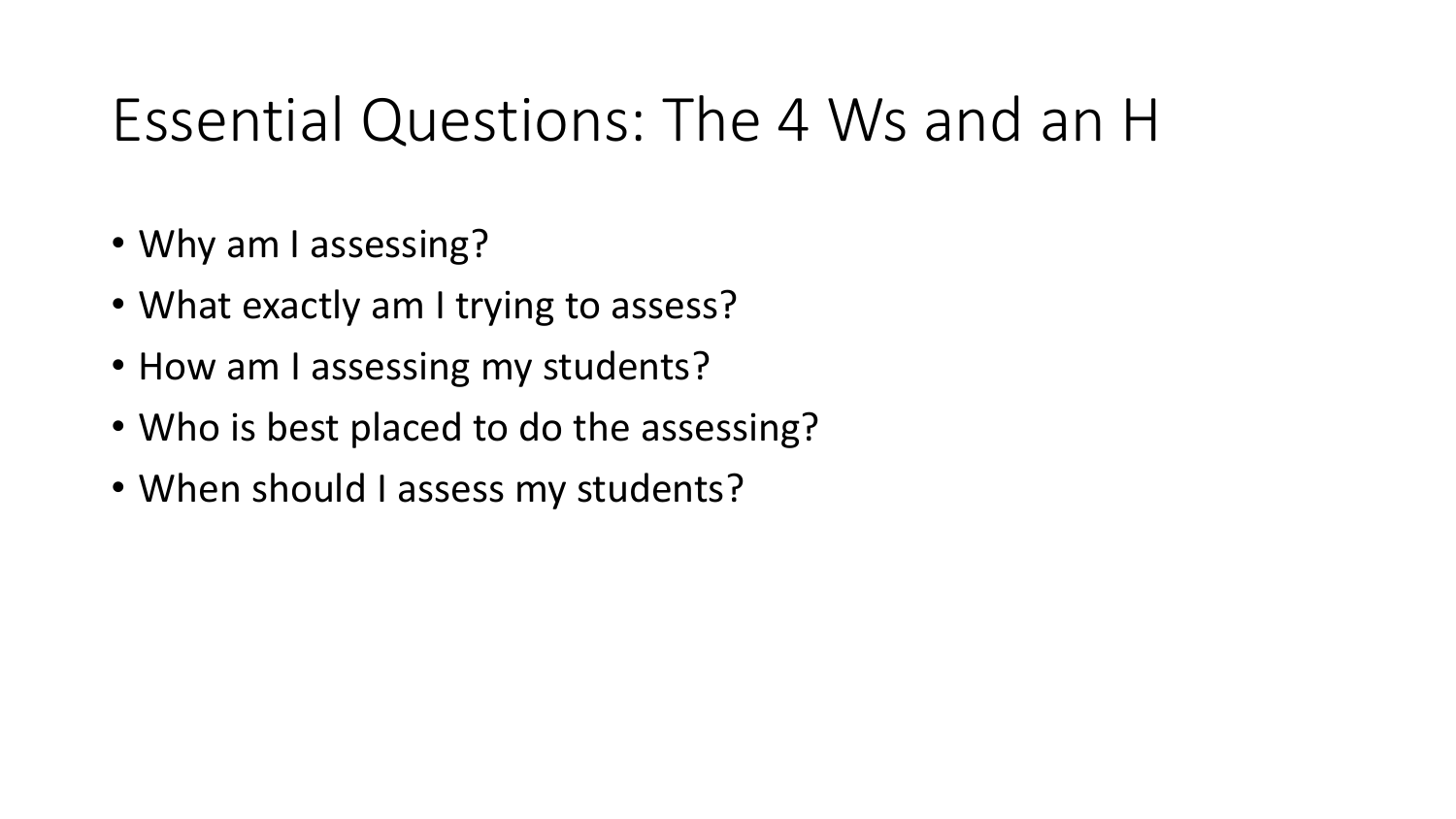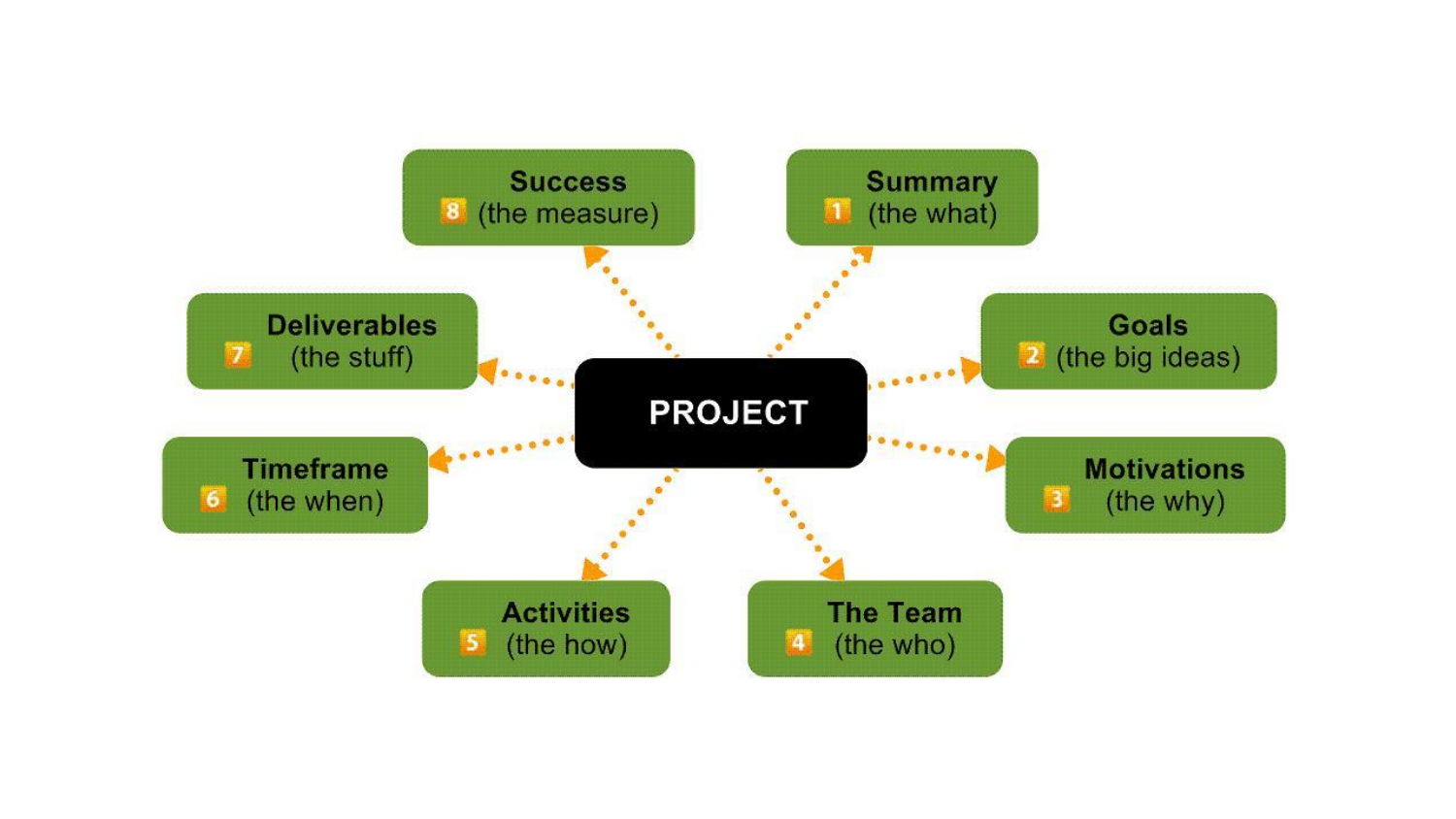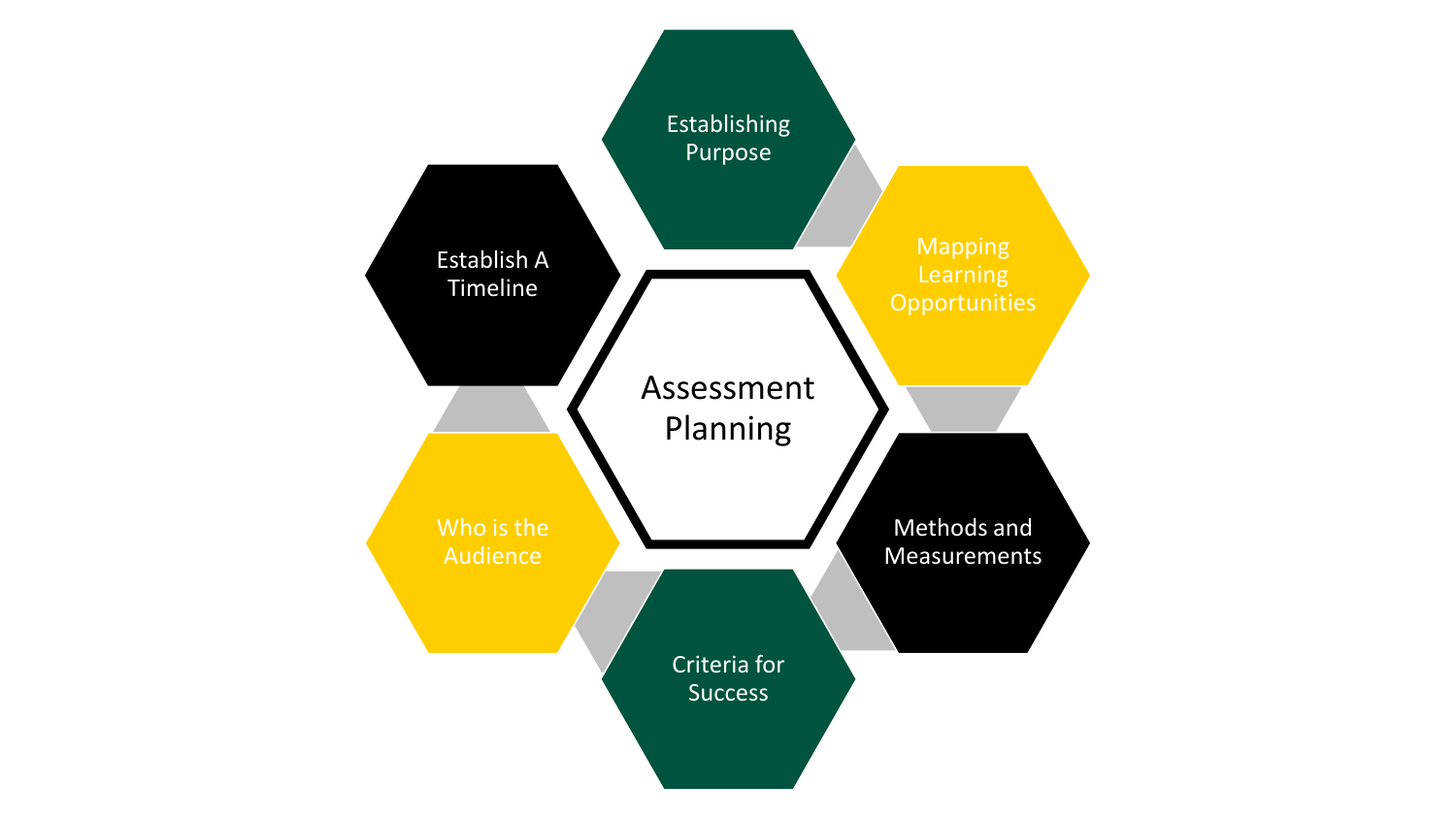#### Starting in Reverse (Start with the End in Mind)

What do you want to know about what the students are learning? What will you use to determine their learning?

Who are your students? What do you want to learn about your students? When do you want to learn it?

What do we want to assess? Who do we want to assess? How do we want to assess? When do we want to assess?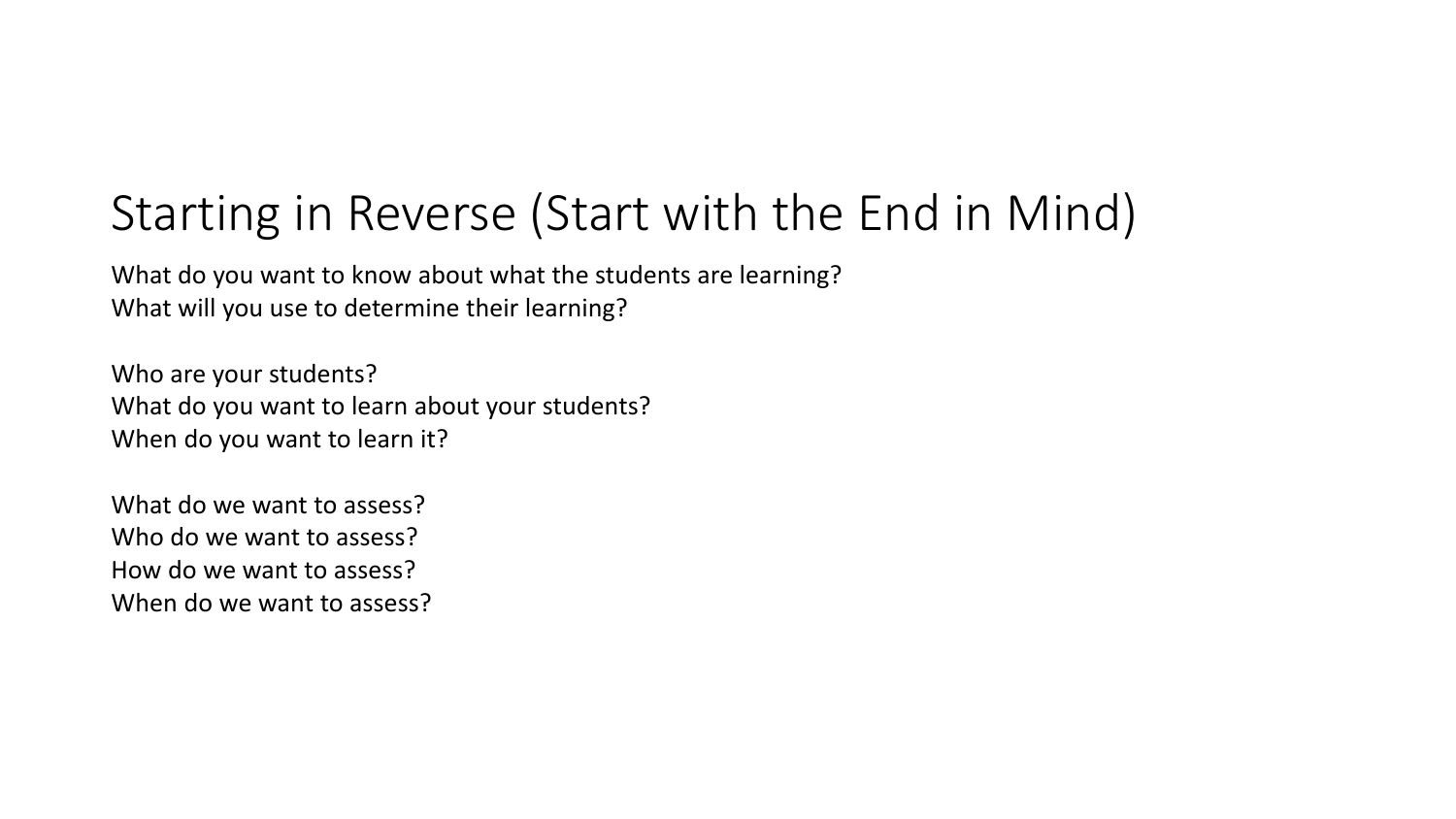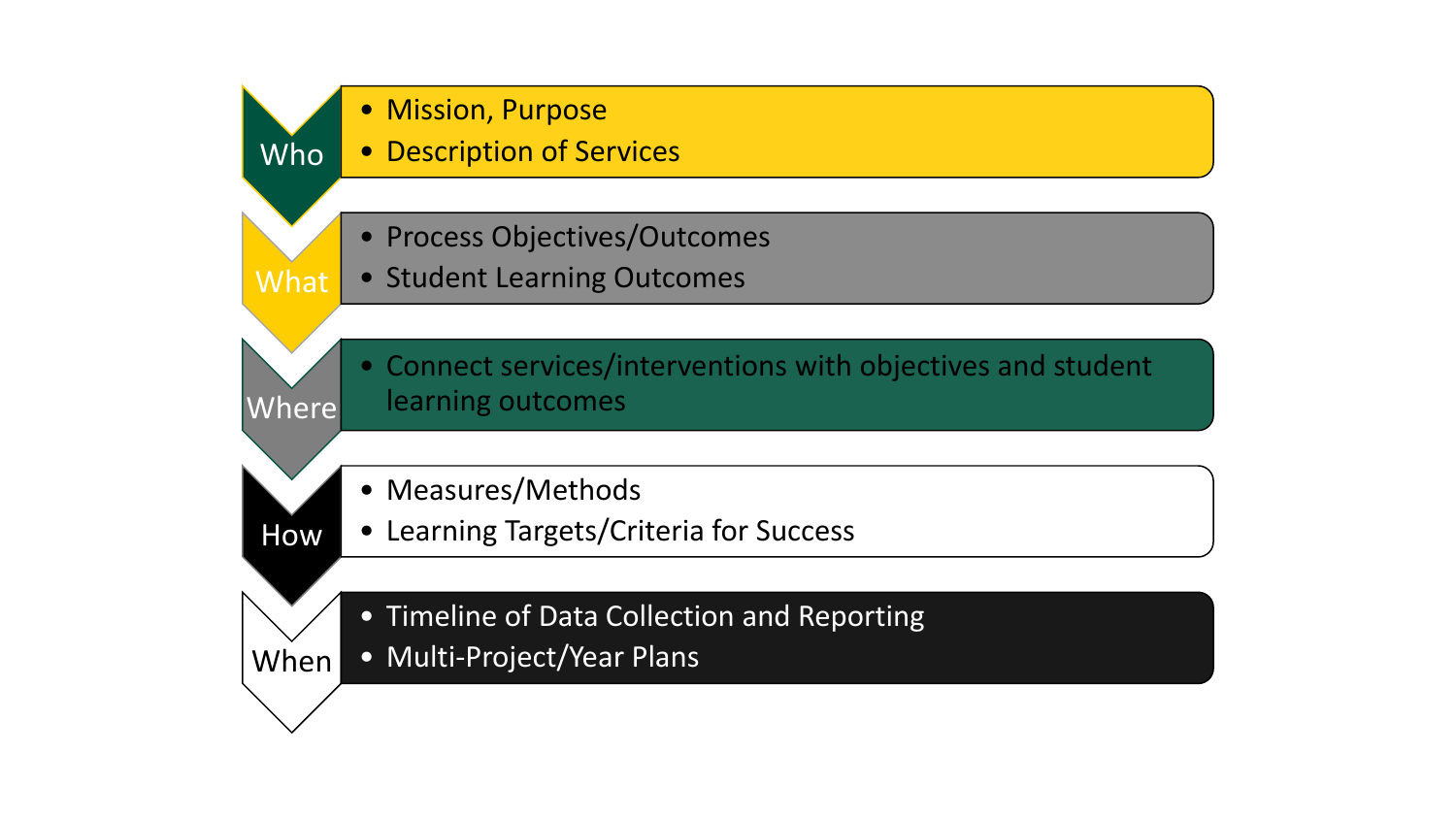## Identify Where Expected Outcomes Are Addressed

- Courses
- Programs
- Services
- Internships
- Community Service Projects
- Work Experiences
- Independent Study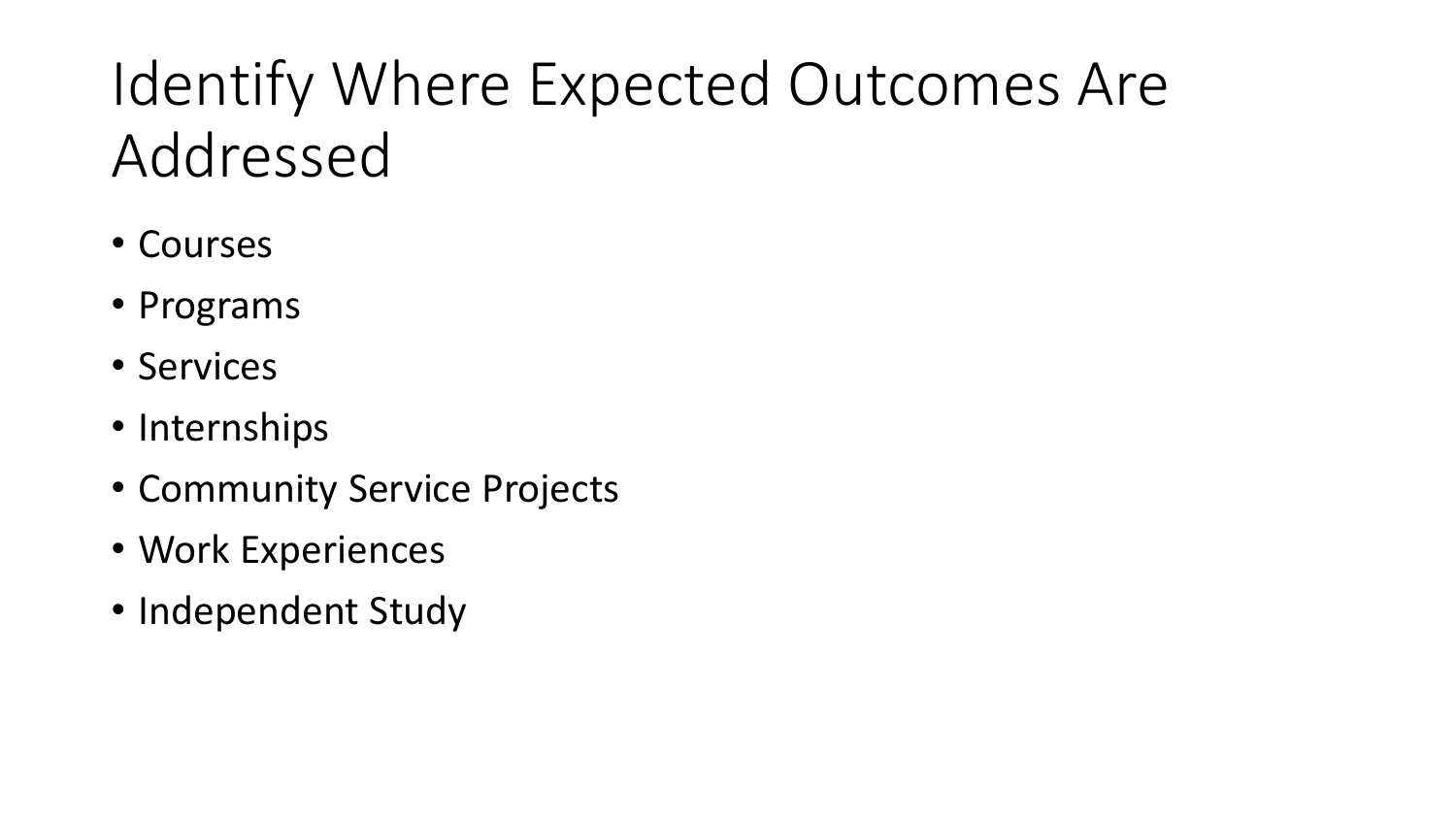# Determine Methods and Measurements to Assess Outcomes

- Test
- In-class Writing Sample
- In-class Analysis of a Problem
- In-class Collaborative Problem Solving Project
- Portfolio
- Performance
- Simulation
- Focus Group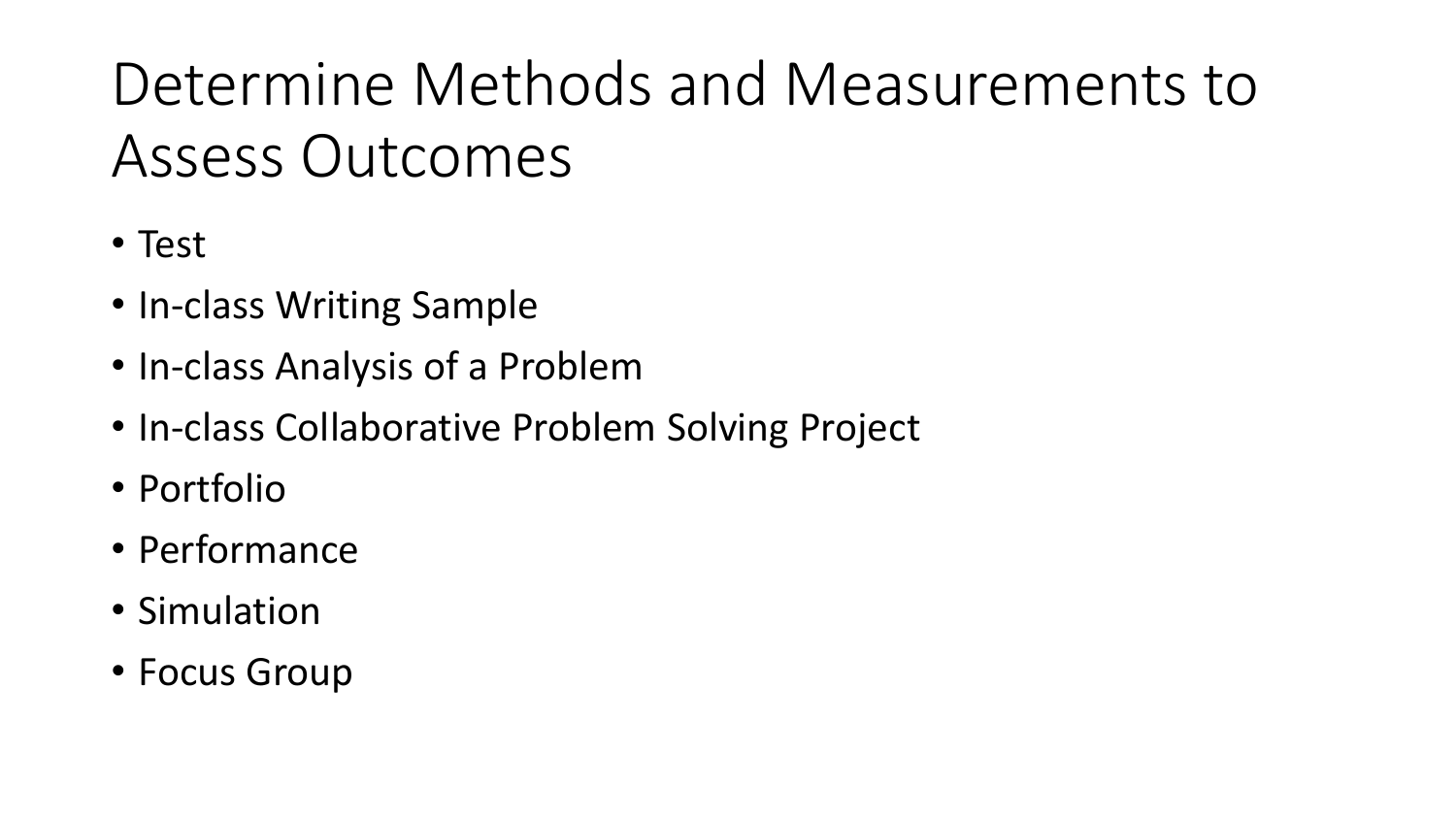# State Level of Expected Performance/ Criteria for Success

- Numerical Score on an Exam
- Numerical Score on a National/Licensure Exam
- Score on Ability to Solve a Mathematical Problem
- Score on a Cumulative Project
- Score on Writing Sample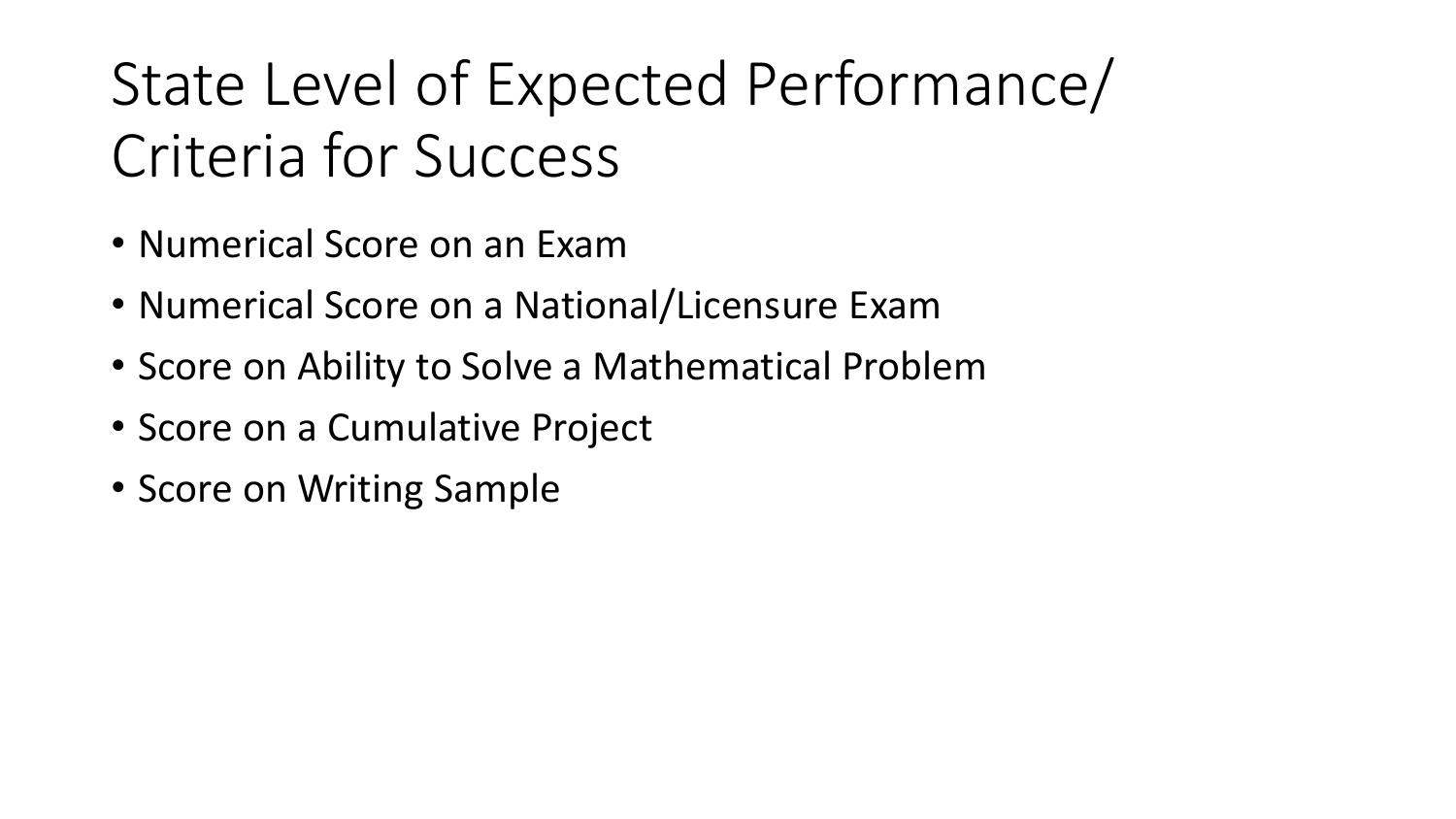### Determine Who You Will Assess

- All Students
- Student Cohorts:
	- At-Risk Students
	- Historically Underrepresented Students
	- Traditional-Aged Students
	- International Students
	- First-Generation Students
	- Military Students
- Faculty and/or Staff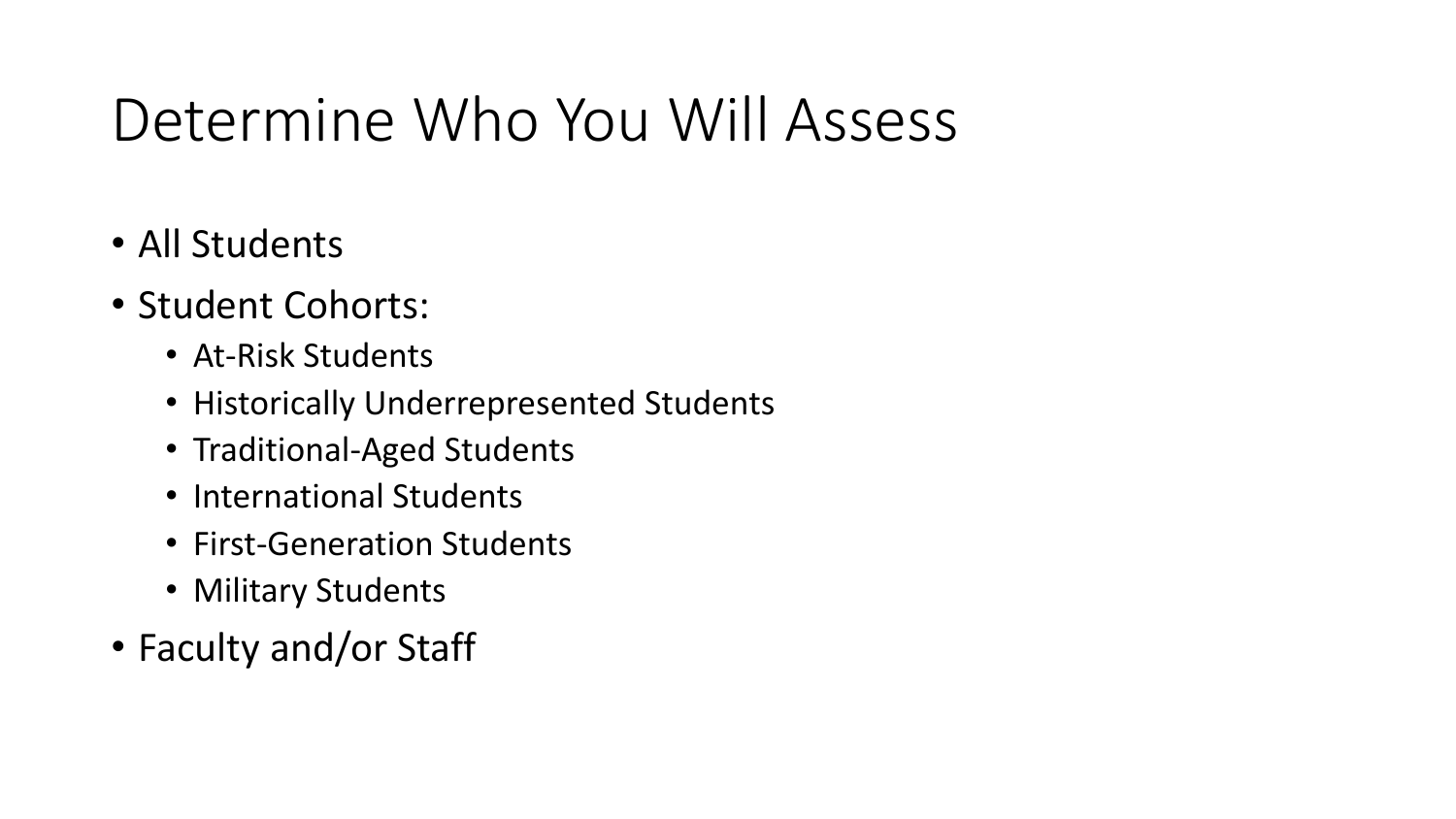## Establish a Schedule for Assessment

- Upon Graduation
- At the End of a Semester
- After Completing Certain Required Courses
- Upon Completion of a Certain Number of Credit Hours
- Upon Program Completion
- Upon Employment
- X Number of Years After Graduation
- After Attending an Event/Training